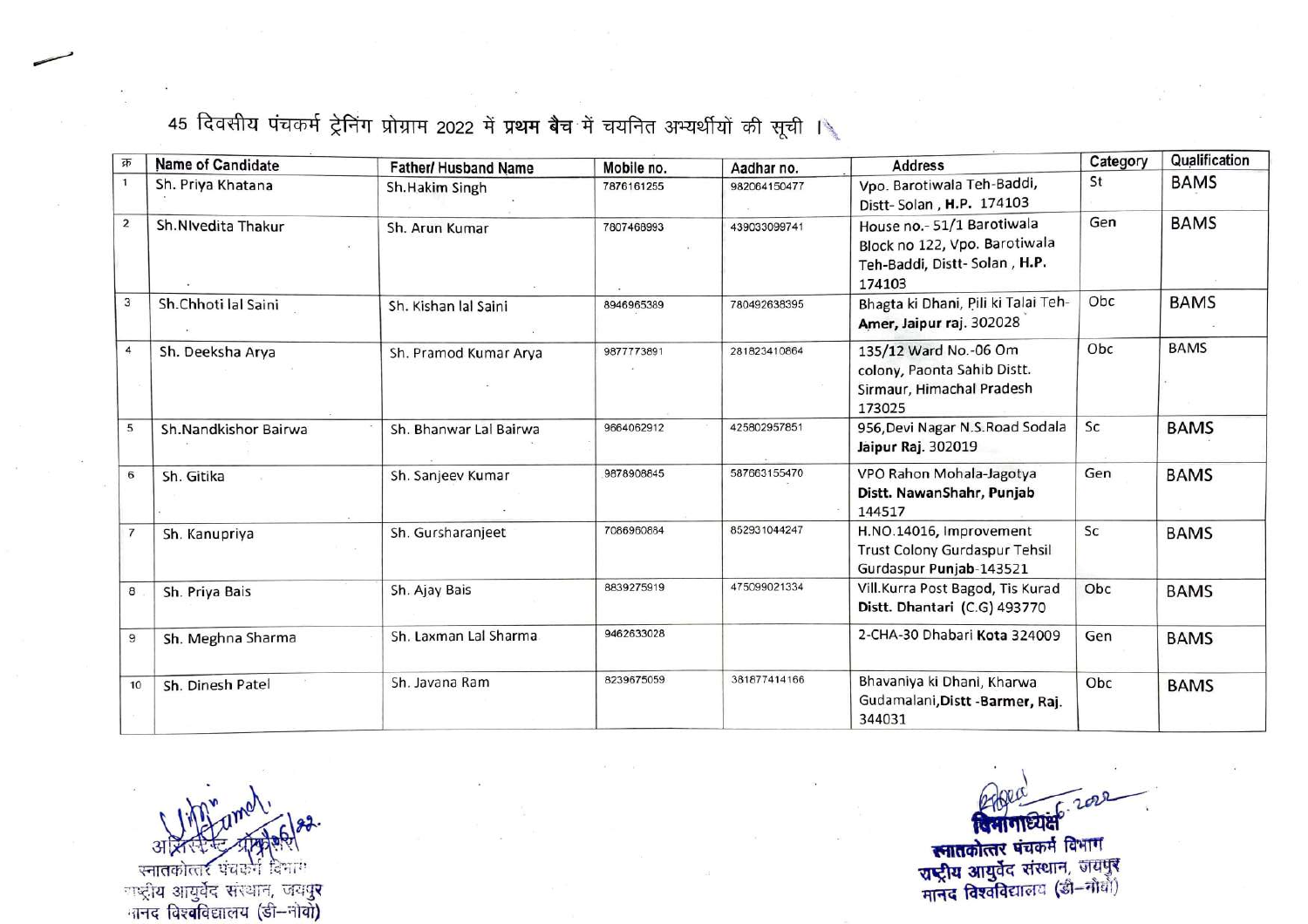## Waiting

 $\frac{1}{2}$  ,  $\frac{1}{2}$ 

| 11   | Sh. Tarun Kumar             | Sh. Tila Ram                   | 7665279770   | 416991431422 | Mansuriya Colony Barmer Raj.<br>344001                                             | Sc  | <b>BAMS</b> |
|------|-----------------------------|--------------------------------|--------------|--------------|------------------------------------------------------------------------------------|-----|-------------|
| 12   | Sh. Meghna Haldia           | Sh. Anil kumar Haldia          | 9828160543   | 786599547554 | 1-Gha-28 jawahar Nagar, Jaipur<br>Raj.302004                                       | Sc  | <b>BAMS</b> |
| $13$ | Sh. Yadwinder Singh         | Sh. Naminder Pal               | 96465307939  |              | House No.93 Kailash Enclave<br>Near Abrol Hospital Bayala<br>Road Distt. Gurdaspur | Sc  | <b>BAMS</b> |
| 14   | Sh. Sumeet Bathnotra        | Sh. Raghubir Chand             | 7508764896   |              | Vill. Jakrour P.O Chashma<br>Tehsil and Distt., Pathankot<br><b>Punjab 145025</b>  | Sc  | <b>BAMS</b> |
| 15   | Sh. Shiladitya Roy          | Sh. Utpal Kumar Roy            | 919953962963 | 639903809360 | B-30 Arjun Park Near Nangli<br>Metro Station Najafgarh New<br>Delhi 110043         | Sc  | <b>BAMS</b> |
| 16   | Sh. Nitesh Goyal            | Sh.Jawahar Lal Goyal           | 7837608333   | 916655664329 | 879 Shakti Nagar, Amrik Singh<br>Road, Bhatinda 151001                             | Gen | <b>BAMS</b> |
| 17   | Sh. Ravi Arya               | Sh. Mool Chand Arya            | 7691861580   | 262602969376 | VPO. Baharwanda Khurd The.<br><b>Kandar District</b><br>SawaiMadhopur Raj          | Gen | <b>BAMS</b> |
| 18   | Sh. Srishti Bhatnagar       | Sh. Gauri Shankar<br>Bhatnagar | 9680890816   | 483753334776 | Plot no 17, Krishna Colony,<br>Jharkhand mod Khatipura,<br>Jaipur, Raj.            | Gen | <b>BAMS</b> |
| 19   | Sh. Yogender Kumar Saini    | Sh. Tejpal Saini               | 9664299852   | 391481409299 | 80 Saini Cottage, Hardev Vihar<br>Lal Diggi Alwar Raj 301001                       | Obc | <b>BAMS</b> |
| 20   | Sh. Jagdish Prasad Kumwat   | Sh. Hanuman Sahai<br>Kumawat   | 8107236989   | 964887537481 | Vill. Gokulpura Post Kalakh Via<br>Jobner Distt. Jaipur                            | Obc | <b>BAMS</b> |
| 21   | Sh. Sunil Kumar Saini       | Sh. Sardar Singh Saini         | 9672425200   | 705665456969 | Vill.- Haripura, Post- Budania,<br>The- Chirawa, Distt-<br>Jhunjhunu, Raj. 333025  | Obc | <b>BAMS</b> |
| 22   | Sh. Mahendra Kumar Sablania | Sh. Babu Lal Sablania          | 9588961568   | 58808278259  | VPO Bilochi Vaia Morija Tan<br>Amber Distt. Jaipur Raj                             | Sc  | <b>BAMS</b> |
| 23   | Sh. Mahendra Kumar Sablania | Sh. Babu Lal Sablania          | 9588961568   | 58808278259  | VPO Bilochi Vaia Morija Tan<br>Amber Distt. Jaipur Raj                             | Sc  | <b>BAMS</b> |

in a strip of the strip of the strip of the strip of the strip of the strip of the strip of the strip of the strip of the strip of the strip of the strip of the strip of the strip of the strip of the strip of the strip of विभाग

राष्ट्रीय आयुर्वेद संस्थान, ' == तिश्वविद्यालय (डी–नीवी)

-''-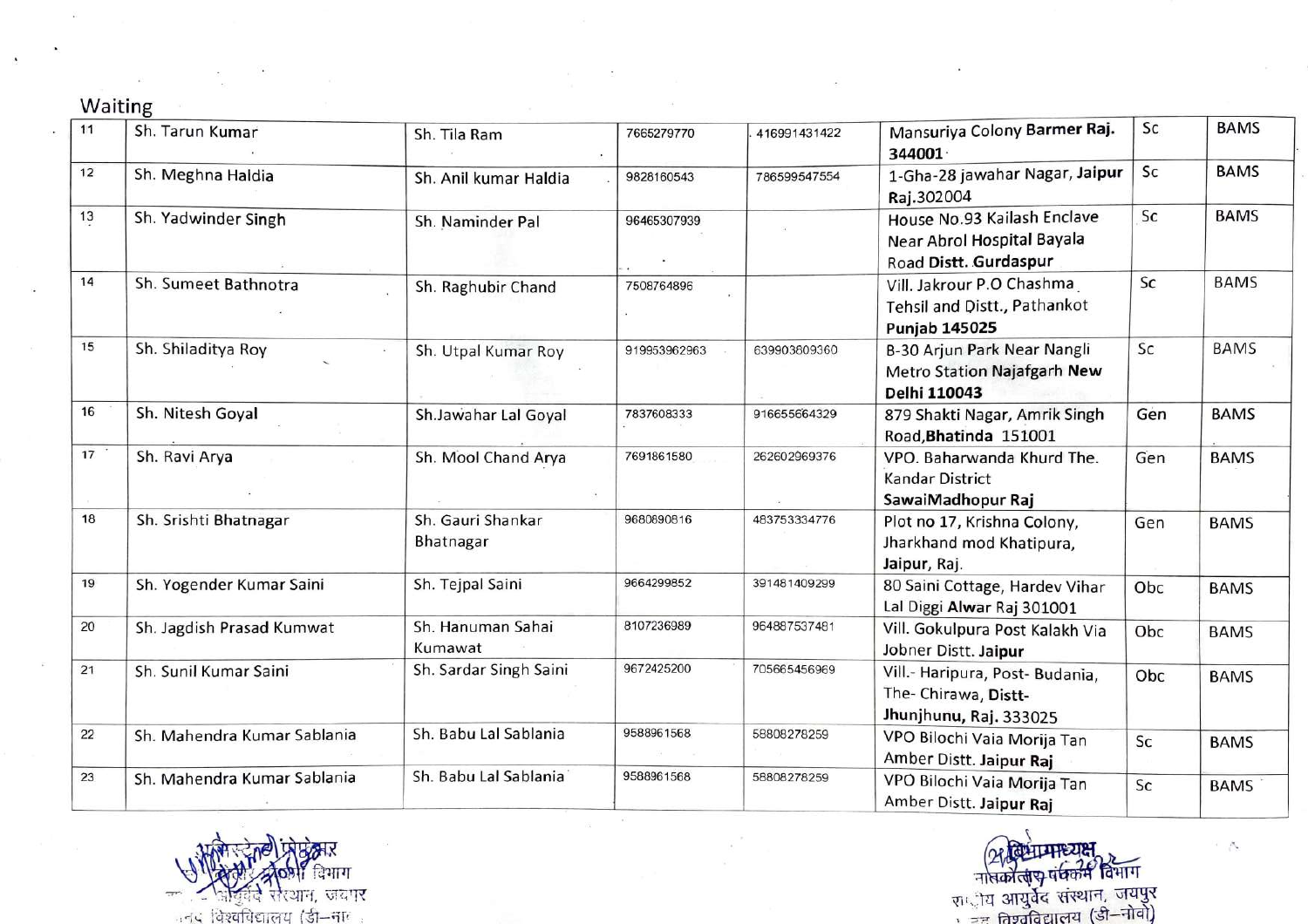| 24 | Sh.Deepak Bhardwaj        |                          |            |              |                                                               | Gen | <b>BAMS</b> |
|----|---------------------------|--------------------------|------------|--------------|---------------------------------------------------------------|-----|-------------|
|    |                           | Sh. Inder Singh          | 9312942524 | 251448031825 | House No. 383 Gali No-9<br>Vivekanand Nagar Bahadurgarh       |     |             |
| 25 | Sh. Teresa Padu           |                          |            |              | Hariyana-124507                                               |     |             |
|    |                           | Sh. Tate Padu            | 9901552559 | 448533356571 | Killing Mansion NHPC colony<br>High region Pasighat Arunachal | St  | <b>BAMS</b> |
|    |                           |                          |            |              | <b>Pradesh 791102</b>                                         |     |             |
| 26 | Sh. Laxman Maroti Kundale | Sh Maroti Masaji Kundale | 8007430507 |              | Gangasheel Ayu. Medical                                       | Sc  | BAMS.       |
|    |                           |                          |            |              | College Kamua Kalan Bareilly                                  |     | MD.         |
|    |                           |                          |            |              | Up. 243001                                                    |     |             |
| 27 | Sh. Umakant Bharti        | Sh. Hukum Singh Bharti   | 7983091900 | 247804862752 | 33/19A/6D Lohiya Nagar                                        | Obc | <b>BAMS</b> |
|    |                           |                          |            |              | Balkeshwar Agra 282004                                        |     |             |
| 28 | Sh. Narendra Kumar Sharma | Sh. Lal Chand Sharma     | 9214590366 |              | AB-416, Nirman Nagar Ajmer                                    | Gen | <b>BAMS</b> |
|    |                           |                          |            |              | Road Jaipur                                                   |     | Ayurveda    |
|    |                           |                          |            |              |                                                               |     | chaya       |
| 29 | Sh. Ratan Lal Chaudhary   | Sh. Narayan Lal          | 9082293041 | 429389827256 | Vill. Chanchori The Rani Distt.                               | Obc | <b>BAMS</b> |
|    |                           |                          |            |              | Pali Rajasthan 306115                                         |     |             |
| 30 | Sh. Aquib Khan            | Sh. Masitullah Khan      | 7066413654 | 319731257848 | Mo. Purvi Lakhpada Naibasti                                   | Gen | <b>BAMS</b> |
|    |                           |                          |            |              | Mohammadi Kheri UP. 252804                                    |     |             |
| 31 | Sh. Chirag Sharma         | Sh. Satish Kumar         | 7665200644 | 863366378220 | SK-19, Sector-4 Ridhi Sidhi .                                 | Gen | <b>BAMS</b> |
|    |                           |                          |            |              | Enclave 1st Sriganganagar Raj                                 |     |             |
| 32 | Sh. Mrinali Gupta         | Sh. Ram Prakash Gupta    | 7409039691 | 495903853225 | G-67C Jaipura Sun Rise Green                                  | Gen | <b>BAMS</b> |
|    |                           |                          |            |              | Callidora Homes, Barauli Aheer                                |     |             |
| 33 |                           | Sh. Mahip Singh Bhati    | 9929957638 | 868929271797 | Agra 283125                                                   |     |             |
|    | Sh. Roopendra Singh Bhati |                          |            |              | 49, Daulat Vihar Colony<br>Jagapura Jaipur Raj                | Gen | <b>BAMS</b> |
| 34 | Sh. Ayushi Bhardwaj       | Sh. Rajiv Sharma         | 7042156126 | 760976658935 | 332/20, Shanti Nagar                                          |     |             |
|    |                           |                          |            |              | Gurugram Hariyana 122001                                      | Gen | <b>BAMS</b> |
| 35 | Sh.Jagdeesh Singh Rajawat | Sh. Kaan Singh Rajawat   | 9928138620 | 646779022547 | 59, Singla House, Dilip Colony,                               |     |             |
|    |                           |                          |            |              | madanganj, Kishangarh, Distt-                                 | Gen | <b>BAMS</b> |
|    |                           |                          |            |              | Ajmer, Raj. 305801                                            |     |             |
|    |                           |                          |            |              |                                                               |     |             |

 $202$  $7.6$  .

विभागाध्यक्ष रना**तकोत्तर** सरथान, मानद विश्वविद्यालय (ङी—नोवो)

. ·r त्त्रः । पर्कात्तरं पंचकर्म -· · ·.., 01~ ~c(' ~ ~QTR, ,,.-r~ it-°T~'t.1Tffl:f *(~- -.=um1;* 

 $\sim$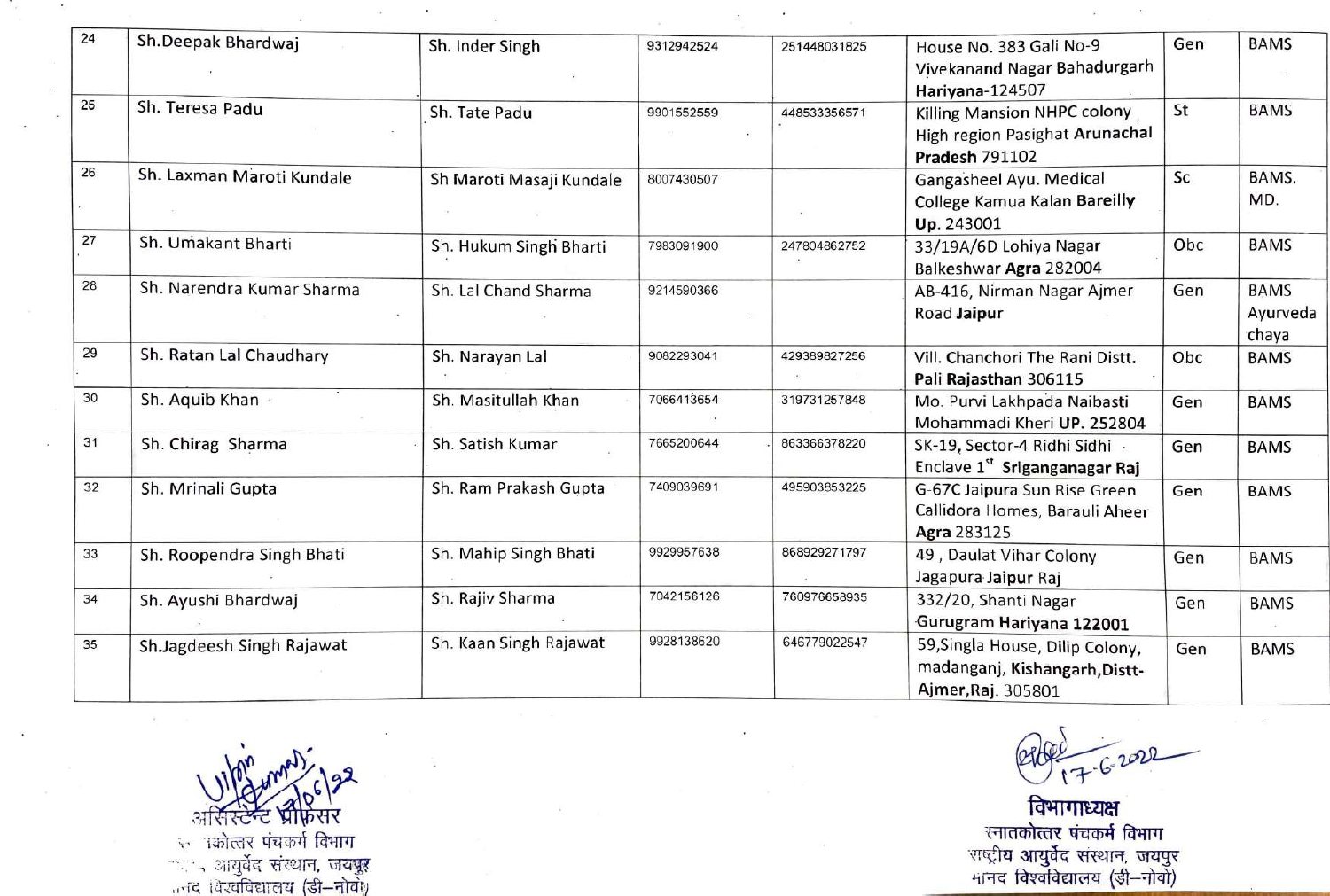उक्त ट्रेनिग प्रोग्राम प्रथम बैच दिनांक 01/07/2022 से प्रारम्भ हो रहा है। अपने प्रवेश की सहमति एवं निर्धारित शुल्क(15,000/-रूपये) दिनांक 26 / 06 / 2022 तक DD/NEFT/RTGS/UPI द्वारा Name of Account. "Director National Institutes of Ayurveda, Jaipur" Account No. 3124200215 Name of Bank and Branch: Central Bank of India,Branch NIA, Jaipur IFSC Code:CBIN0283634 पर जमा करवाकर<br>शुल्क की प्राप्ति रसीद विभागीय ईमेल आई.डी <sub>Pknia108@gmail.com</sub> भेजे । अन्यथा आपका प्रवेश निरस्त कर वेटिंग स दिया जाएगा

प्रोफसर ਸ਼ਾ ਜ स्नातकोत्तर पंचकर्म विधाय राष्ट्रीय आयुर्वेद संख्या प्रायपुर मानद विश्वविद्यालय (डॉ-नावी)

 $-6.2022$ ।तकात्तर पद्यक्रम विभाग<br>नातकोत्तर पंचकर्म विभाग स्नातव <sub>ा</sub>ू)य आयुर्वेद संस्थान, जयपुर भाजद विश्वविद्यालय (डी-नोवो)